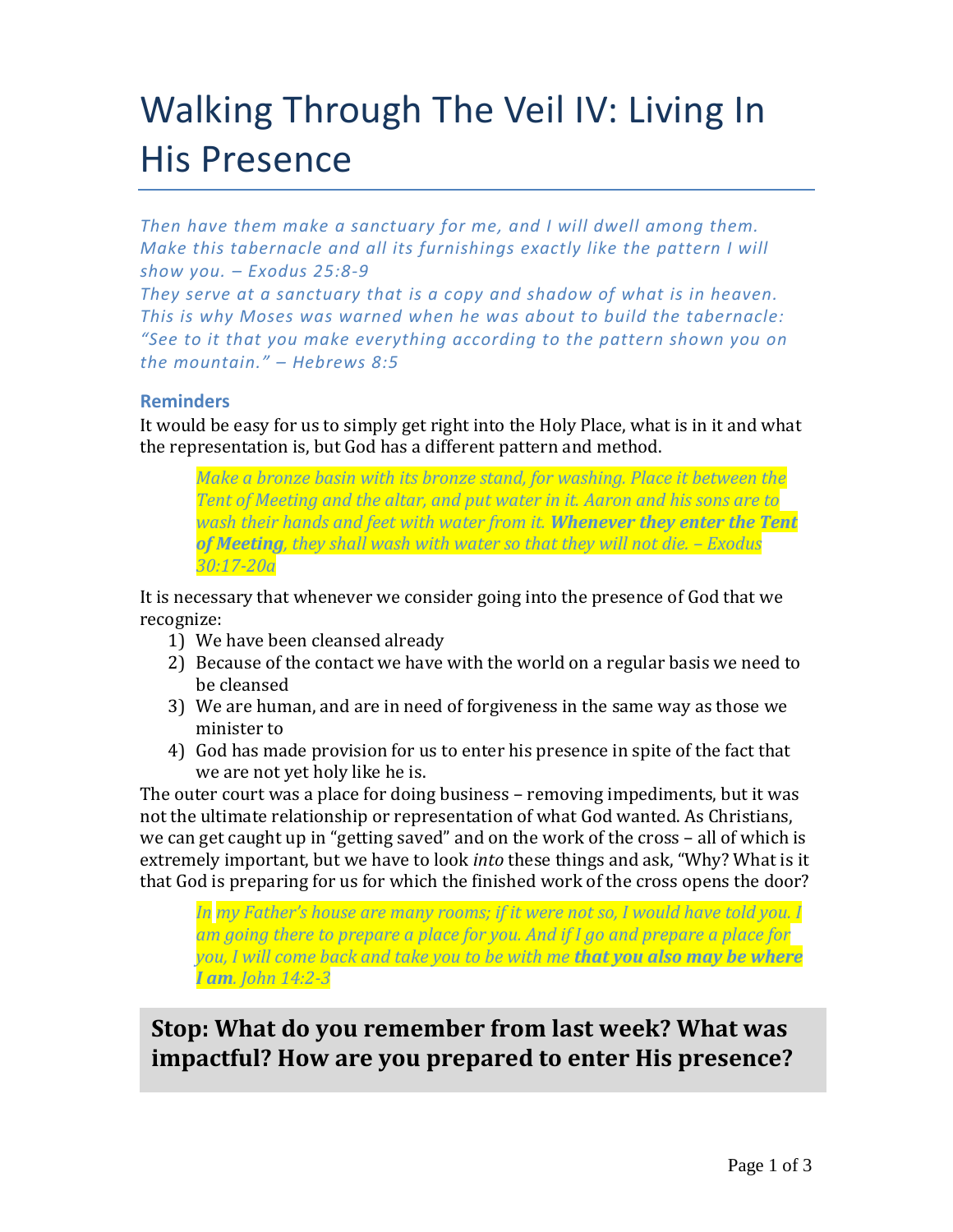# **What You See… What He Sees**

When you walk into the Holy Place, what you do see and what you don't are equally important.

- Light There is no external light. The only light was coming from a candelabra (aka, a menorah) on the left side of the room. *The light was the only light that was needed, as it was not designed to focus on the aesthetics, but on the function and imagery*. In other words, while everything had significance, it was not the physical appearance that was the focus. The priests serving in the Holy Place could get caught up in what they saw, rather than on what God was doing with them and with the Children of Israel.
- **Necessities**  There were only 3 items in the Holy Place. God could have required many more things, or required Moses to fill up the Holy Place with treasures to show how important God was to Israel, but that was not God's interest or purpose. Micah 6:6-8 says, "*With what shall I come before the Lord and bow down before the exalted God? Shall I come before him with burnt offerings, with calves a year old? Will the Lord be pleased with thousands of rams, with ten thousand rivers of oil? Shall I offer my firstborn for my transgression, the fruit of my body for the sin of my soul? He has shown you, I man, what is good. And what does the Lord require of you? To act justly and to love mercy and to walk humbly with your God.* The items in the Holy Place were exactly what God needed to show this stage of the life we are to live before Him.
- **Engagement** The items in the Holy Place were not for view only, but rather they were items that required **human effort**. The Bread of Presence had to be replaced every week. The menorah had to have oil fed into it, and wicks had to be maintained. The incense had to be placed in the altar, and fire from the Brazen Altar brought into cause the smoke of the incense to ascend. When God brings us into his presence, he doesn't expect us to simply sit back and let him do it all. Rather, he engages us, requiring us to take steps to maintain the consistency of the elements of the Holy Place

### **The Elements**

*Then the Lord said to Moses: "Set up the tabernacle, the Tent of Meeting, on the first day of the first month. Place the ark of the Testimony in it and shield the ark with the curtain. Bring in the table and set out what belongs on it. Then bring in the lampstand and set up its lamps. Place the hold altar of incense in front of the ark of the Testimony and put the curtain at the entrance to the tabernacle." – Exodus 40:1-5*

### **The Table / the Bread of Presence**

The first element set up in the Holy Place was the table for the Bread of Presence (aka, showbread). Like the Ark of the Covenant, the table was made with wood and overlaid with gold. Wood represents our humanity, and gold God's deity. The entire inside of the tabernacle was made of wood overlaid with gold, as the tabernacle was to be a place where God met with his people. It was both the meeting place and the declaration of God's intention for his people:

*What is man that you are mindful of him, the son of man that you care for him? You made him a little lower than the heavenly beings and crowned him with glory and honor. – Psalm 8:4-5*